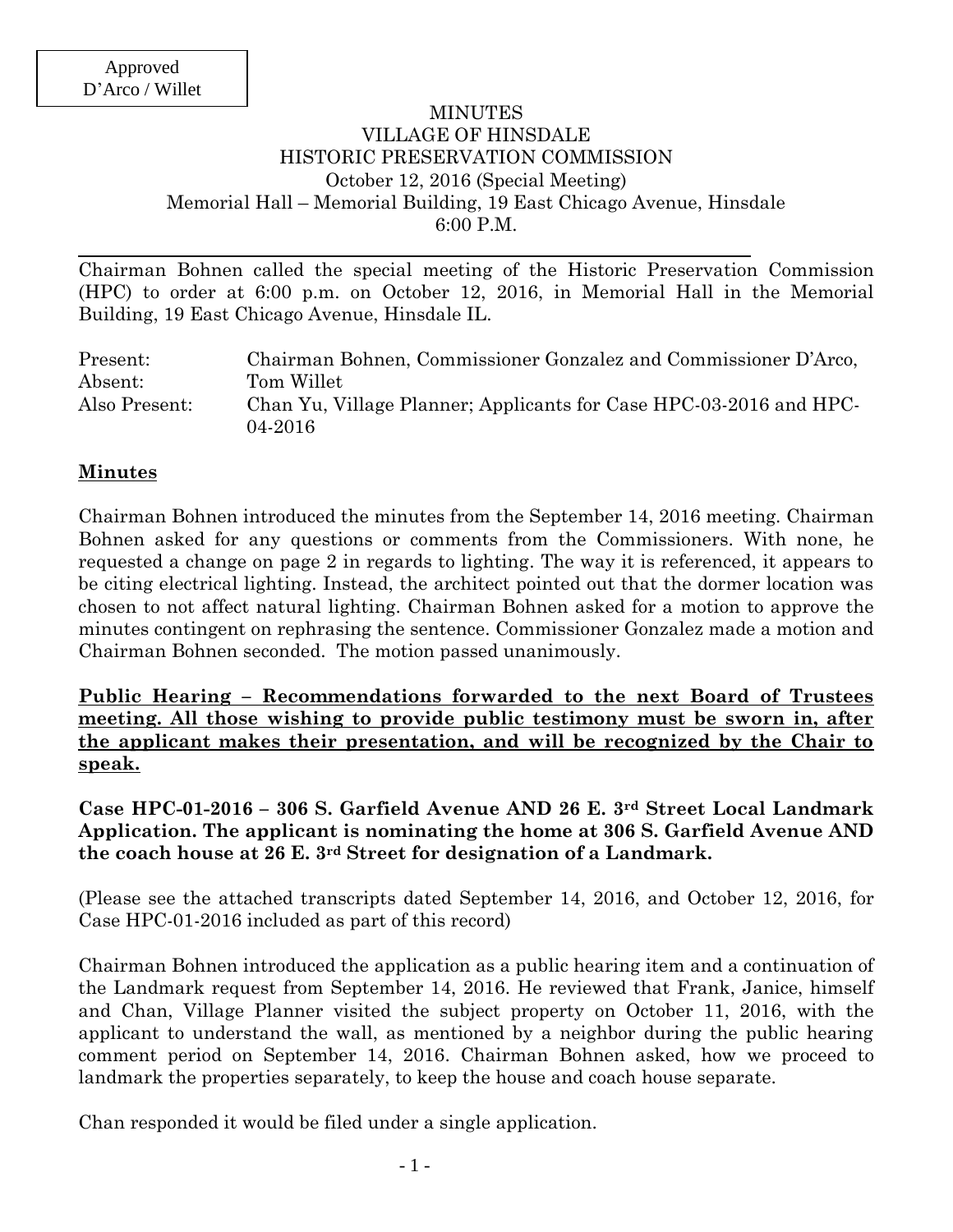Commissioner D'Arco stated her question is, since it is two separate parcels of land and PIN numbers, even though they are both owned by the same owner, what would happen if the owner sells the second property individually. Given potential tax issues, she recommended landmarking the home on 306 S. Garfield Avenue and the coach house on 26 E. Third Street separately, since they are separate tax parcels. However, she is not sure how to do this.

Chan Yu explained that the application has Findings and Recommendations that point to historical and architectural elements of the property that the HPC would like to landmark. He said he never came across any hard rules in the historic preservation ordinance that would prohibit them from creating a separate Findings and Recommendations for one address and Findings and Recommendations for the other.

Commissioner D'Arco stated yes, that is her intent, in case the properties were sold separately.

Chan added, the home at 306 S. Garfield Avenue and the coach house at 26 E. Third Street will each have its own Findings and Recommendations.

Commissioner D'Arco added, we agreed to not reference the wall in the landmark.

Chairman Bohnen also added the wall does not date back to the structure.

Chan mentioned the wall also isn't 50 years old.

Chairman Bohnen replied no, it's about 30 years old (as the homeowner indicated).

Chairman Bohnen said he will ask for a motion to landmark the subject properties as discussed, and that Chan will handle the details.

Chan replied yes, he will include the Findings and Recommendations for the next meeting for approval.

Commissioner Gonzalez asked Chan to make sure they will be separate.

Chan responded yes.

Chairman Bohnen asked for a motion to landmark the structure at 306 S. Garfield Avenue and the structure at 26 E. Third Street. Commissioner Gonzalez made a motion for approval, Commissioner D'Arco seconded the motion, and the motion passed unanimously (3 Ayes and 1 absent)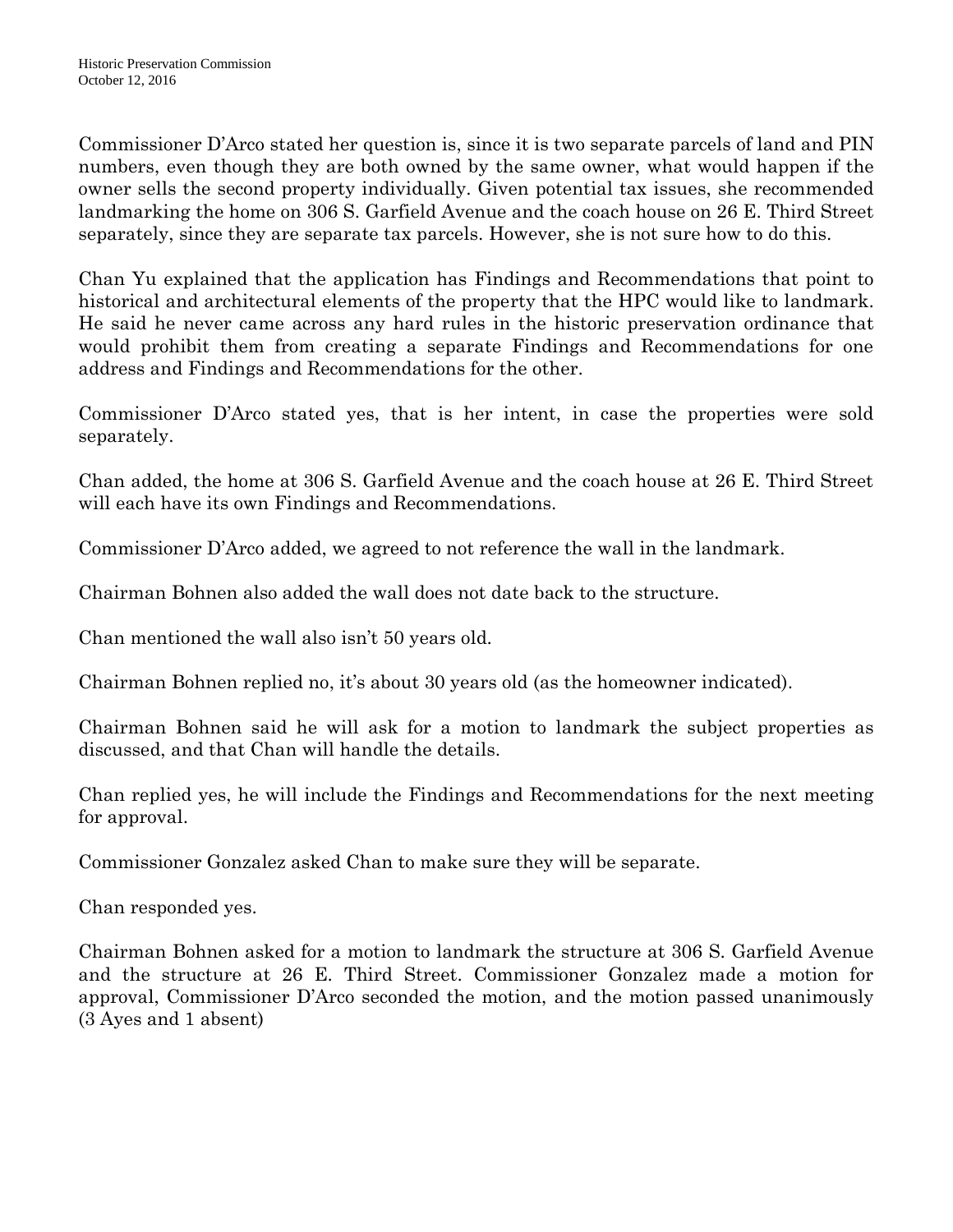## **Public Meeting – Certificate of Appropriateness**

**Case HPC-03-2016 – 134 S. Park Avenue - Proposed additions to the first floor for a new family room, kitchen, prep kitchen and 2-car garage; and additions for the second floor for new bedrooms, closets and bathrooms.**

Chairman Bohnen introduced the next item on the agenda as a public meeting for 134 S. Park Avenue. However, he added a preface that there's good reason to have a public hearing, and everyone (HPC) has agreed, but since it was already scheduled as a public meeting, asked the HPC if they are content to move forward to see how it goes.

Commissioner D'Arco asked if we can review and decide for a public hearing later.

Chairman Bohnen responded we should clarify it with Chan prior to the discussion. You can't change the meeting into a hearing, but you can call for another hearing.

Chan replied correct, you can formally continue it by motioning for a scheduled public hearing date.

The HPC agreed to move forward with the public meeting and see where it goes.

Chairman Bohnen introduced Bruce George, the architect for the 134 S. Park St. applicant.

Bruce George, of Charles Vincent George Architects, introduced himself and the property as a colonial revival styled home, on a large property. For context, he explained the block is made up of a variety types of homes. He reviewed the grey on the site plan is the original outline of the home. It's a great stock home for Hinsdale, however doesn't live that well in the inside of the home surprisingly. The kitchen he mentioned is very small for the size of the house, and there is no formal living space in the home. To that end, the Frey's (applicant) are converting it to something more livable and what people are asking for in a home these days. He reviewed the patio and adding an attached garage to the home. They will be keeping a portion of the existing detached garage for zoning purposes. It currently sits in an area where if demolished, would not be able to construct in the area anymore. Bruce mentioned he knows there is concern for the attached rear portico that used to be an old carriage drop off. They tried really hard to keep it and the homeowners are very interested in preserving every aspect they could to the home. There really aren't any modifications in the front or sides of the house. As far as the south porch goes, the only change is replacing the glazed windows with thermal pane to help create a 3-season room versus a 1-season room as it sits now. They initially tried to work with the rear portico but it became obvious with the layout of the garage and addition, that it would have pushed out the addition further and created a very dysfunctional floor plan. Mr. George mentioned they tried open up one side of the link way between the old house and new house that is a gallery feature they created to somewhat mimic the location of where the portico was.

Commissioner D'Arco asked where that would be.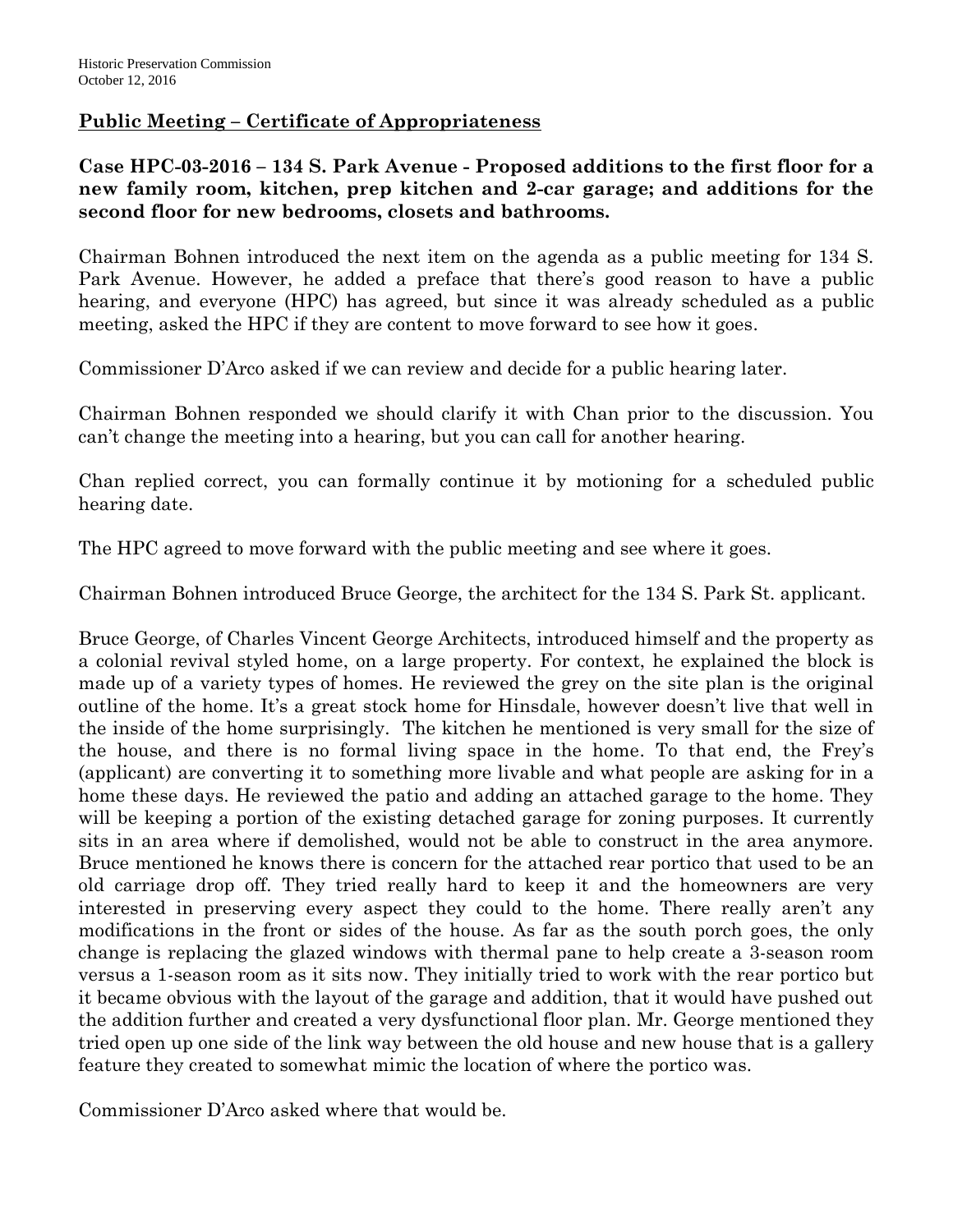Mr. George replied if you walk through the foyer past the stairs and you're walking towards the family room. There's an area where there are doors that open up to an outdoor patio that is where the gallery space is. And that is where the portico stands right now.

Commissioner D'Arco asked where the current kitchen is.

Mr. George replied the current kitchen is where the dining room is now. So we are basically taking the front dining room and converting it into a study. He noted, if you've ever been inside the house, it actually looks more like a study than a dining room. He also added they aren't really touching anything inside the room, except for building out that corner to create a side private office. The dining room is moving back to where the kitchen is.

Commissioner D'Arco asked if you are basically doubling the square footage on each floor with both additions.

Mr. George replied yes, about doubling the square footage of the house.

Commissioner D'Arco asked if the increase is about the same on both floors.

Mr. George replied the second floor is a good deal smaller than the first floor. He added that the owner wanted to convey the kitchen is a newer remodel and has no historic value. He also expressed that are trying to keep the new rooms comparable to the existing rooms of the house. In terms of the second floor, they are building out from the garage and the new kitchen portion of the house. They are not building over the new family room section of the house. We are also laying out the second floor modifying some of the exist walls. It has a dysfunctional plan as it sits right now in terms of a market and resale point of view. We are trying to create a bathroom for each of the rooms in this house and a second floor laundry as well. The exterior of the house is shown on page 2 of the packet, and it pretty much is as it stands, a colonial revival home. There is a portion of the house, where the new garage and bedroom would peek out at the north side of the house. But it is pretty far back, all the way at the back of the house. We do not feel this impacts the front view of the house driving down the street in either direction. The other picture above that is the north side of the house, and it shows the existing half round sunroom and the link of the area for the new addition of the house. To the right is a window where the existing stair hall is and the reason why it's at a different height. On the left side of the link, they tried to do everything to mimic the details off the existing building, for example, the stone foundation and the fireplace brick to match the brick on the home. To conclude, he reiterated the plans intend to match with the existing elements of the home, and opened the discussion for questions.

Commissioner D'Arco asked if there is anywhere else around the house the porte cochere can be moved to.

Mr. George replied he tried very hard to save the porte cochere but the reality of creating a functional floor plan that is sellable is always there. Nobody is going to spend a million to two million dollars on a project that is dysfunctional in the end. We tried to create a glass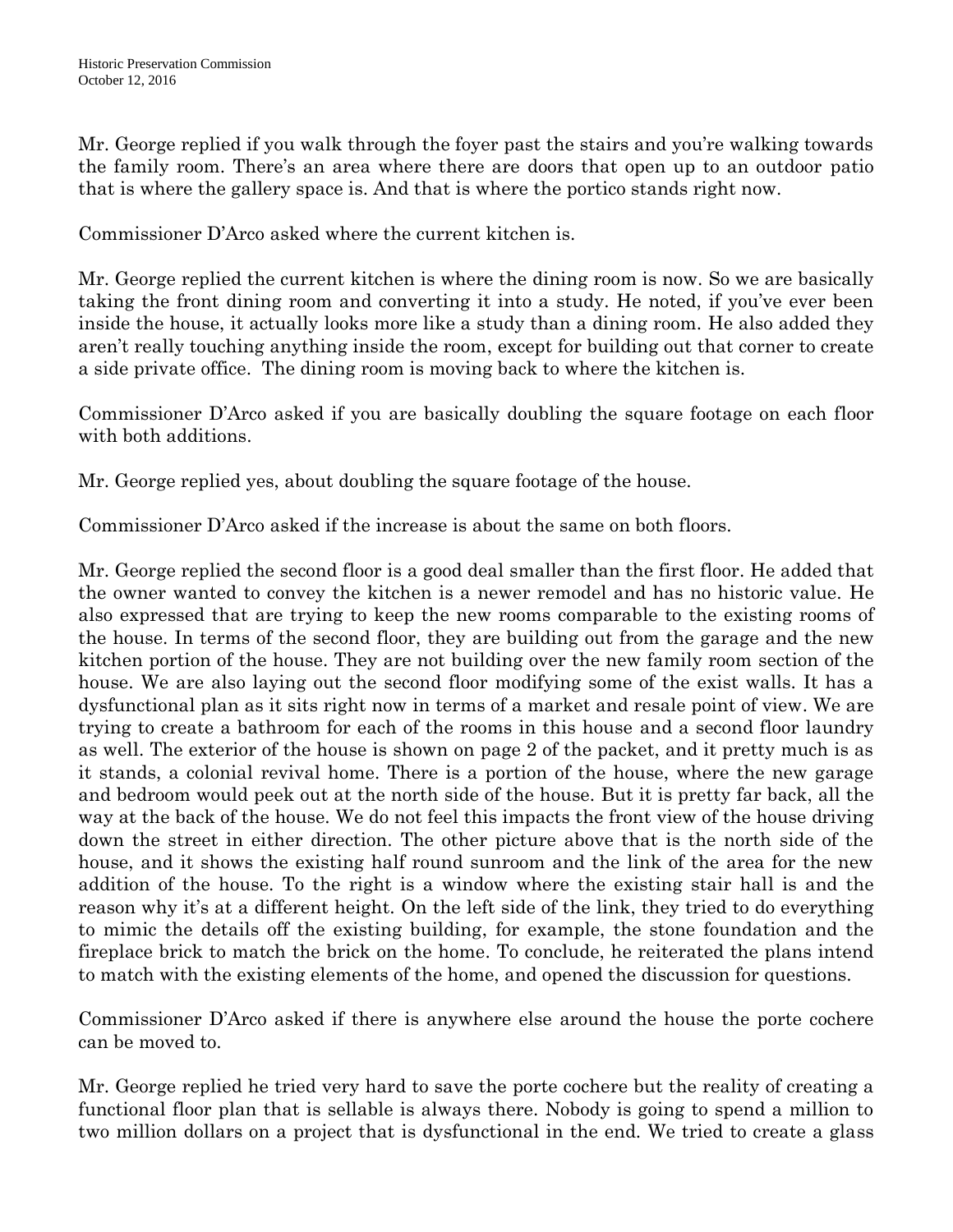link through the porte cochere but it'd push the whole building back. However that created a lot of issues for the location of the garage. That's significant because garages are a big part of architectural planning because they block light and big blocks of space you have to work around. By pushing the building back, it'd take up half the backyard and create a long drawn out plan that he doesn't think anyone would want. There are ways to do anything, but does it make sense? We believe we created a plan that makes the most sense while keeping everything the possibly could with the house.

Chan pointed out in an attachment in the memo, there is a street view photo of what you can see from the street. The house setback is essentially almost twice as what is minimally required. He wanted to point out that the elevation and site plan is great, but there is a street view photo of the home too in the packet.

Commissioner D'Arco asked about Chan's comment about the setback.

Chan responded the front setback is about 67 feet from the street and the minimum requirement for the R-1 (District) is 35 feet, so your view of the house from the street is significantly further than required by Code.

Commissioner D'Arco expressed that she's familiar with the house, and she is all for updating the house for today's living standards. The only thing she is struggling a little bit with is that the seller signed a document when they landmarked this house. And a significant portion of that is the very prominent entrance port and rear porte cochere. That is a struggle for her because that was a significant portion of the landmark designation. So it's hard to go back for the seller to say he didn't realize these were the restrictions. She's not sure how much disclosure was given to the buyers, but it sounded like through other conversations that the buyers may not have known this was the case. That's not within our purview to determine but you have your hands tied because it is a significant portion significant meaningful part of landmarking the home, and now it's being considered to be demolished.

Mr. George replied there's a lot of ways to view historic preservation and that it is always thought of favorably that adaptive reuse of buildings is always better than the wrecking ball. And we have to be able to reuse these buildings for future living conditions for the way people live. The landmark feature in this case is in the middle of the building so it is pretty much destined to create a dysfunctional plan. You can't create additions to the north side or south side because that's where the formal living rooms are. Thus, we have to build outwards or not do it. That's why it's important to have some leeway and I don't know what else to say about that. We really did look at so many options as to what we can do, but to make it a functional plan for something someone is going to want to live in and somebody is going to want to buy from them, we felt that we had to take down the porte cochere down. We'd be willing to repurpose some of the porte cochere and reutilize the columns and perhaps adding it to the side of the gallery.

Commissioner Gonzalez stated but then you'd be changing the features. He added he has a lot of experience with historical buildings and preserving them. The issue is, how much are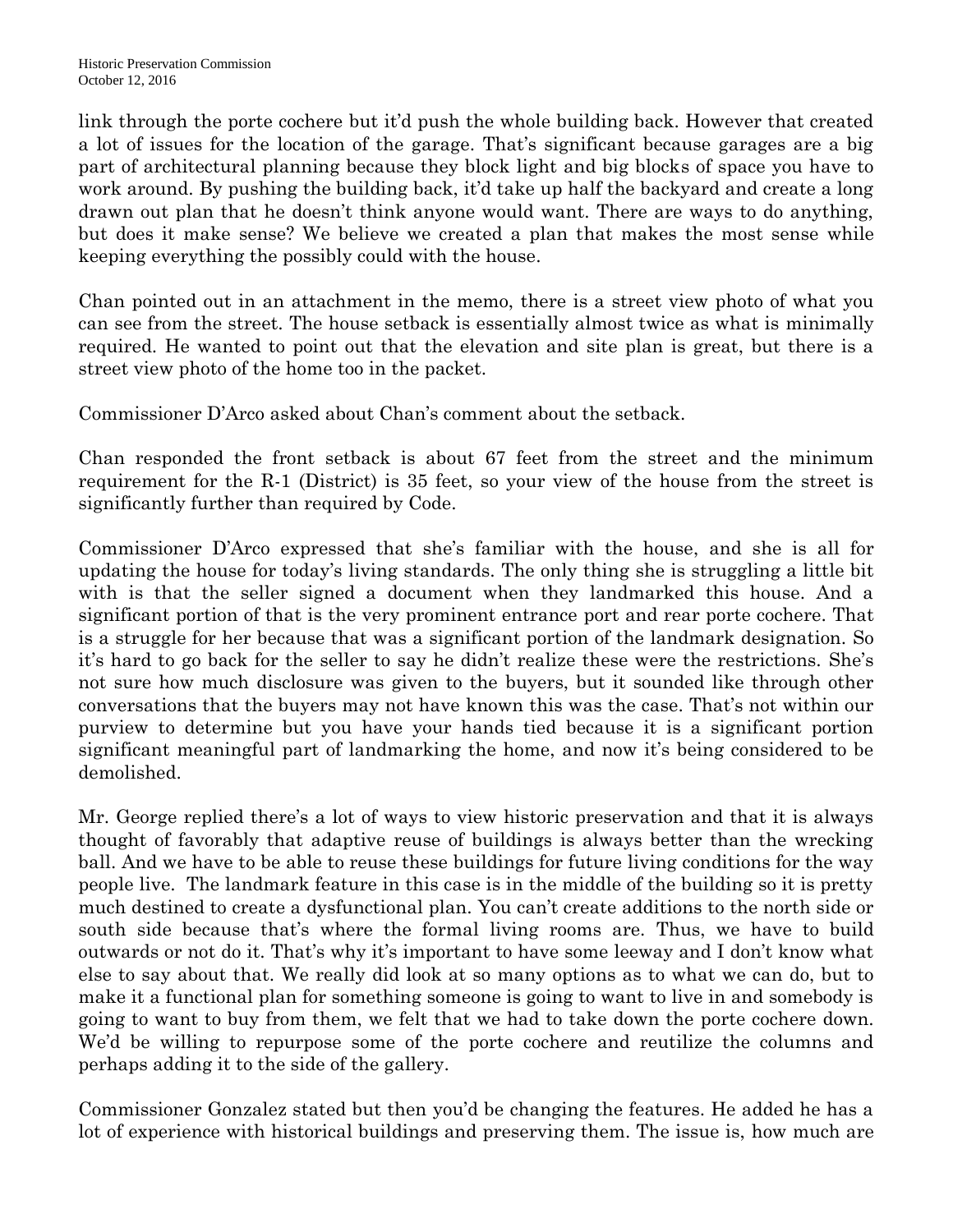you going to intrude into the existing home. The mass of the design is substantial so there's room for creativity, there's room for flexibility, and maybe the mass of the house has to be reduced. But to say it's this or nothing, because that's what I'm starting to hear, I don't necessarily agree with.

Mr. George replied I didn't say it's this or nothing.

Commissioner Gonzalez replied I know what you said, I'm just hearing the degree of difficulty you're suggesting in order to achieve this mass I'm not necessarily convinced that is the ultimate decision.

Ms. Shannon Frey, the owner of the home introduced herself and would like to answer some questions. To respond to the size of the addition, it is large, and larger than what her and her husband would like to do. However, we can scale down the addition, but it doesn't change that we're only adding a kitchen, bedroom, master bedroom, master closet, laundry room. We're not adding a ton of rooms. We're just adding what is necessary. If you ever go to the home, it's 1.15 acres.

Commissioner Gonzalez replied he has not walked it, but familiar with the property.

Ms. Shannon Frey said it's massive. She reviewed the dimensions and areas of the site plan and the various addition plans to the HPC. After we're done with this, we'll have to keep it this way in order to sell it. But if it financially hurts me, and I can't build what I want, then it makes sense for me to go through the process of un-landmarking it, which we know is an option. We don't want to change the home, we love it and always have. This is our third historic home in Hinsdale. We're one of the rare people that would buy an old home and do the work. Whether or not my addition is 5,000 SF or 2,000 SF, I still have to get rid of the portico. It's the only part of the home to attach the addition without compromising the integrity of the structure, and the portico is in the middle.

Commissioner D'Arco expressed that on the side of the home would look odd because you have the dining circle.

Ms. Shannon Frey explained that she doesn't want the addition to appear to be a simple add-on. She wants the additions to look like it is original to the home. She reported that everyone knows their house and they receive compliments all the time. People also tell her that they built their home to look like their house. She also expressed interest in potentially adding the home on the National Registry. Ms. Frey continued to present other areas of the home they are preserving through the addition plan.

Mr. Frey introduced himself, and told the HPC that they also own the historic farm house at 104 E. 4th Street. He explained the addition completed on the farm house paid no attention to the existing features of the structure. Since the flow of the home was not carefully thought out, new additions will cost about the price of purchasing a new home. And this was the reason for purchasing the home at 134 S. Park Avenue. He believes, 104 E. 4th Street will be demolished inevitably. He also explained that the home at 134 was on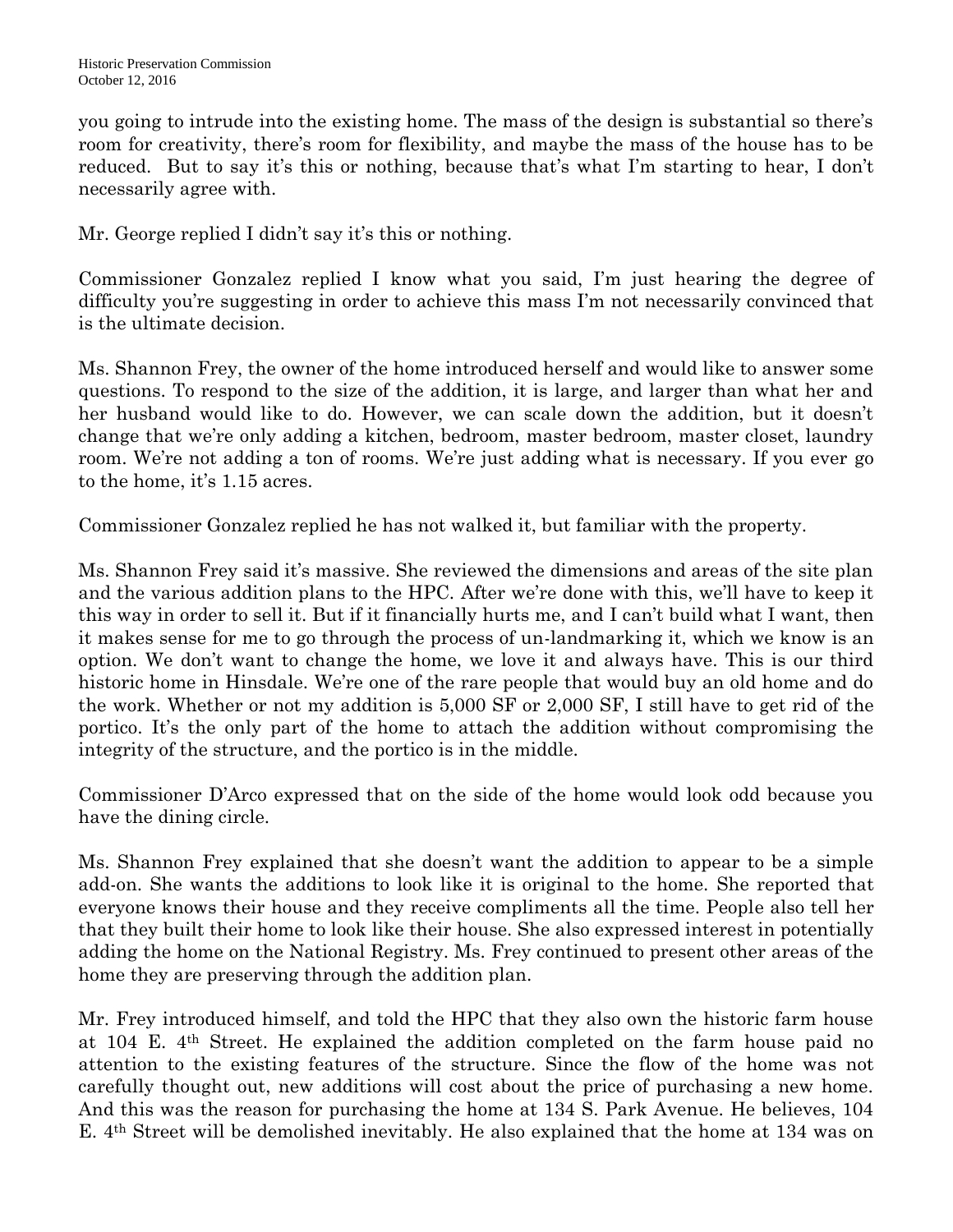the market for 3 years, and the price dropped a million dollars. He expressed that the home is not functional as is, and nobody wants to live in the house because of this reason.

Commissioner D'Arco expressed that there are implications to buying a landmarked home, and they should have been laid out prior to selling/buying the home.

Ms. Shannon Frey explained this home was originally landmarked with Susan Benjamin, and she did know the implications. However, if the process is going to be so burdensome, we also know the there is a process to un-landmark the home. Susan Benjamin told her that their plan is within the guidelines of the National Registry. Ms. Frey mentioned that it sounds like the porte cochere is the sticking point and is happy to repurpose it through the work.

Discussion in regards to allowing an addition to a landmarked home/significant historical feature and due diligence on purchasing a landmarked home ensued.

Chairman Bohnen acknowledged that there is more discussion to be had, however, due to a time constraint of having another meeting at 7:30 PM by the Plan Commission, asked for a motion to continue this application. Commissioner Gonzalez made the motion to continue it for discussion, Commissioner D'Arco seconded the motion, and the motion passed unanimously (3 Ayes and 1 absent)

# **Public Meeting – Certificate of Appropriateness**

**Case HPC-04-2016 – 304 S. Lincoln St. - Proposed new front porch in the front yard abutting Lincoln Street; new screened porch and chimney on side yard; and new balustrade and stairs on the corner side yard abutting Third Street.**

Mr. Peter Coules introduced himself as the attorney representing the applicant at 304 S. Lincoln Street. He gave a review of when the home was landmarked and who the architect is for the project. The porch they plan to demolish is in disrepair and they will do anything they can to save what's there now. Mr. Coules also reviewed the architectural features of house and the new porch. He introduced the architect, Mr. Jim Prisby to explain the design of the new porch.

Mr. Jim Prisby approached the dais with larger drawing plans and explained the materials and issues of the existing porch. He explained some of the designs were based on building code requirements. Additional discussion ensued on the materials of the structure.

Chairman Bohnen recommended visiting the structure to review the existing features of the home prior to continuing the application for the next meeting. Mr. Bohnen asked for a motion to continue this application. Commissioner Gonzalez made the motion to continue it for discussion, Commissioner D'Arco seconded the motion, and the motion passed unanimously (3 Ayes and 1 absent)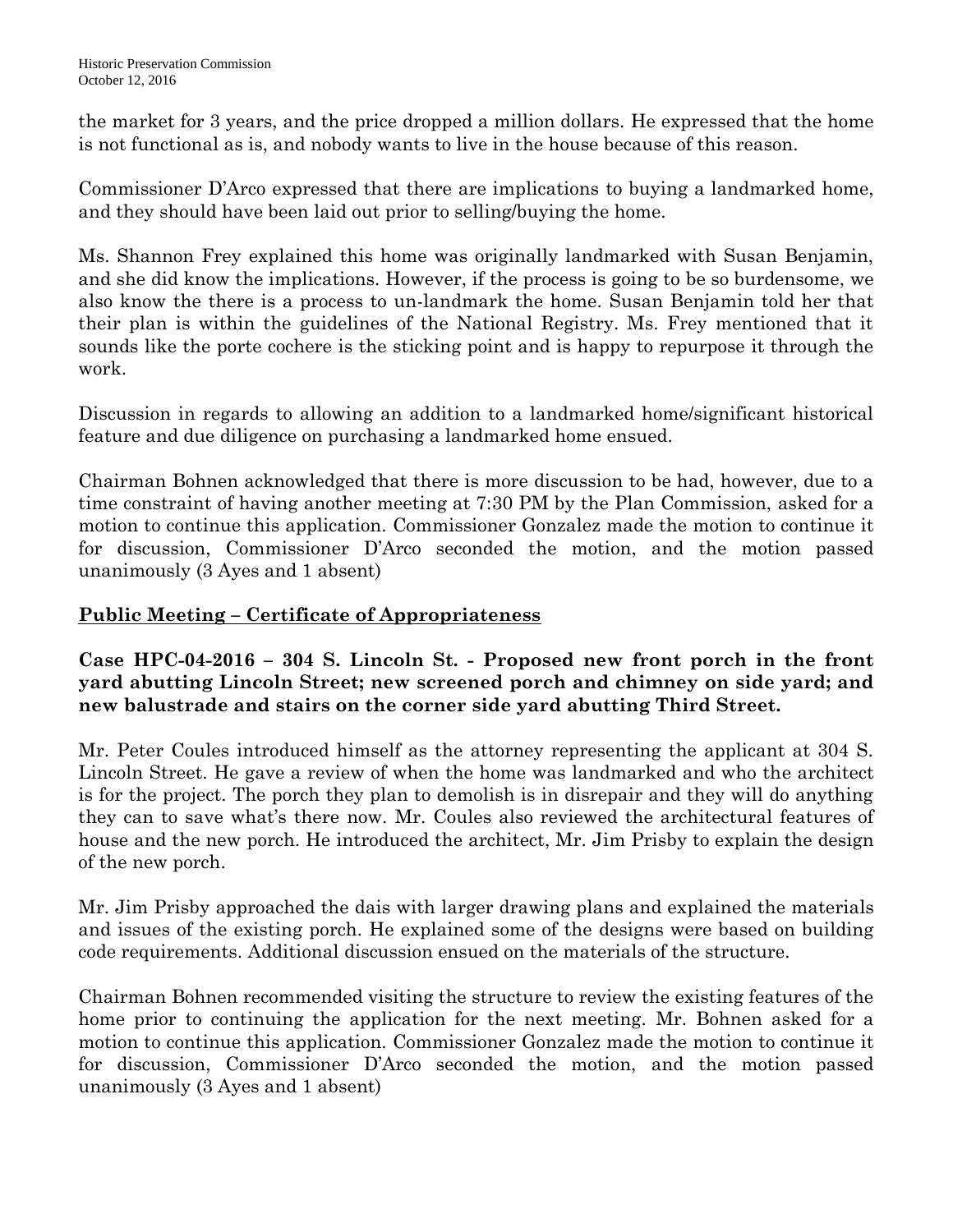Historic Preservation Commission October 12, 2016

### **Discussion**

## **2016 Preservation Award to the Village of Hinsdale for the Oak Street Bridge and First Street Brick pavement between Elm Street and Park Avenue.**

Chairman Bohnen reviewed that he spoke with the Hinsdalean on October 12, 2016, and they will have the photographs completed and ready, and Mr. Bohnen will discuss it at the next meeting.

#### **Adjournment**

With no additional discussion, Commissioner Bohnen asked for a motion to adjourn. Commissioner Gonzalez made the motion and Commissioner D'Arco seconded. The meeting was adjourned at 7:19p.m. on October 12, 2016.

Respectfully Submitted,

(62

**Chan Yu, Village Planner**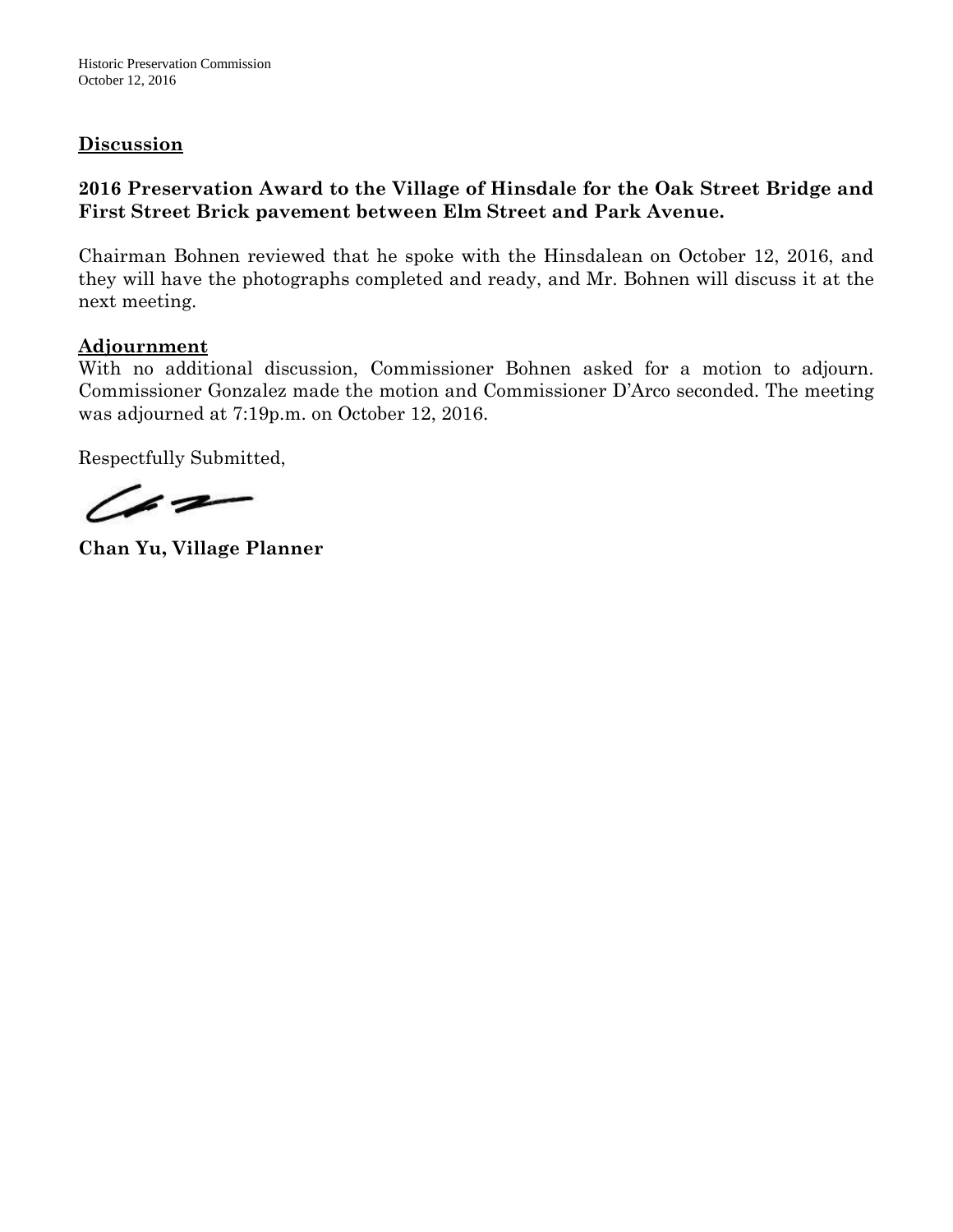STATE OF ILLINOIS ) ) ss: COUNTY OF DU PAGE )

#### BEFORE THE VILLAGE OF HINSDALE HISTORIC PRESERVATION COMMISSION

In the Matter of: )  $\overline{\phantom{a}}$ Case No. HPC 01-2016 ) 306 S. Garfield Avenue ) and 26 East 3rd Street (and 26 East 3rd Street

#### CONTINUED REPORT OF PROCEEDINGS had

and testimony taken at the Special Meeting of the above-entitled matter before the Hinsdale Historic Preservation Commission, at 19 East Chicago Avenue, Hinsdale, Illinois, on the 12th day of October, 2016, at the hour of 6 p.m.

BOARD MEMBERS PRESENT:

MR. JOHN BOHNEN, Chairman;

MS. JANICE D'ARCO, Member;

MR. FRANK GONZALEZ, Member.

ALSO PRESENT:

MR. CHAN YU, Village Planner.

\* \* \*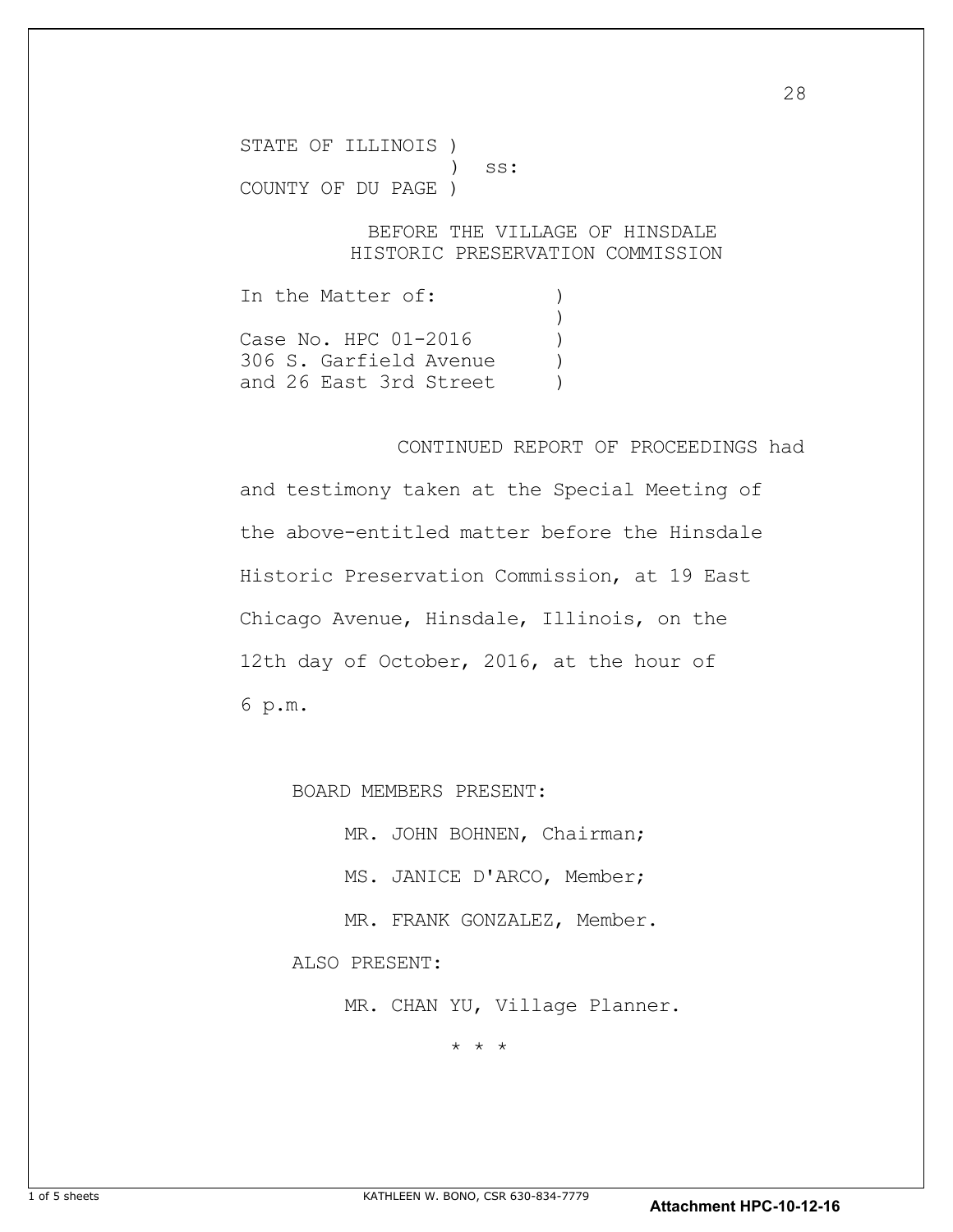|                  | 29                                               |               | 31                                               |
|------------------|--------------------------------------------------|---------------|--------------------------------------------------|
| 1                | CHAIRMAN BOHNEN: The first item on               | 1             | need to run that by counsel.                     |
| 2                | our agenda is the continued public hearing on    | 2             | MR. YU: Right. Well, the application             |
| 3                | 306 South Garfield.                              | 3             | has findings and recommendations pointing to     |
| 4                | MR. YU: Correct.                                 | 4             | elements of architectural things that are        |
| 5                | CHAIRMAN BOHNEN: Both Janice and Frank           | 5             | significant that you would like to landmark. I   |
| 6                | joined me and Chan over at the home Monday       | 6             | don't see any hard rules in the historic         |
| 7                | morning. We walked the grounds and spoke with    | 7             | preservation ordinance that says that we can't   |
| 8                | the owner. I think we walked away with an        | 8             | break it out. For example, findings and          |
| 9                | understanding as to the wall that was in         | 9             | recommendations for one address and findings and |
| 10<br>06:04:16PM | question and how we would proceed to landmark    | 06:06:10PM 10 | recommendations for the other address. So in     |
| 11               | that, Chan.                                      | 11            | this case, it would be 306 Garfield Avenue for   |
| 12               | But Janice had a question, and I                 | 12            | the main house, and then we can have its own     |
| 13               | can't answer it. I don't know, maybe you can.    | 13            | separate --                                      |
| 14               | If we want to proceed and go forward with this,  | 14            | MS. D'ARCO: That's what I meant.                 |
| 15               | how do we break out the house and the coach      | 15            | MR. YU: We can do that.                          |
| 16               | house?                                           | 16            | MS. D'ARCO: Because if the seller of             |
| 17               | MR. YU: It would be under one                    | 17            | 306 decides to sell 26 east, then 26 east would  |
| 18               | application so it would be together.             | 18            | still need to have their landmark portion.       |
| 19               | MS. D'ARCO: So I guess my question is            | 19            | MR. YU: Right. Right. No. You are                |
| 20<br>06:04:43PM | because it is two separate parcels of land, even | 06:06:33PM 20 | right, yes. So then the coach house would have   |
| 21               | though they are owned by the same owner, they    | 21            | its landmark status and its individual findings  |
| 22               | are separate PIN numbers for the property.       | 22            | and recommendations.                             |
|                  | 30                                               |               | 32                                               |
| 1                | So if the owner sells that second                | 1             | MS. D'ARCO: And I think we agreed not            |
| 2                | piece of property that has an existing home on   | $\mathbf{z}$  | to landmark the walls, right?                    |
| 3                | it, what are the implications for that coach     | 3             | CHAIRMAN BOHNEN: Yes.                            |
|                  | house that's been landmarked because it would    |               | MS. D'ARCO: Because again in the event           |
| 5                | have to be some prorated tax status because only | 5             | they ever sold it and wanted to make some        |
| 6                | a certain percentage of that property is         | 6             | modifications and tear down the walls, they      |
| 7                | landmarked.                                      | 7             | wouldn't --                                      |
| 8                | CHAIRMAN BOHNEN: Yes.                            | 8             | CHAIRMAN BOHNEN: The walls are not               |
| 9                | MS. D'ARCO: Because the house, the               | 9             | dating back to the date of the structure.        |
| 10<br>06:05:10PM | front of the house wouldn't be but the coach     | 06:06:58PM 10 | MR. YU: I don't think it's 50 years              |
| 11               | house would, and then the big house next to it   | 11            | old.                                             |
| 12               | would be landmarked. So I think we probably      | 12            | CHAIRMAN BOHNEN: They are not.                   |
| 13               | need to wrap our hands around what are the       | 13            | MS. D'ARCO: The wall?                            |
| 14               | implications taxwise for just having the coach   | 14            | MR. GONZALEZ: No, they aren't.                   |
| 15               | house separately on a property that's            | 15            | CHAIRMAN BOHNEN: About 30 she said.              |
| 16               | independent of the historic house that's also    | 16            | So we are in agreement then we are               |
| 17               | going to be landmarked.                          | 17            | going to make a motion here to landmark the      |
| 18               | MR. YU: Right. Right.                            | 18            | house and the coach house. And you will handle   |
| 19               | MS. D'ARCO: My recommendation would be           | 19            | the details?                                     |
| 20<br>06:05:35PM | to do two of them separately because they are    | 06:07:17PM 20 | MR. YU: Correct. So the findings and             |
| 21               | two separate tax parcels, taxable land parcels.  | 21            | recommendations would be to -- At the next       |
| 22               | But I'm not sure what the answer is, I think we  | 22            | meeting I will have the recommendations and      |

KATHLEEN W. BONO, CSR 630-834-7779 **2 Attachment HPC-10-12-16** 2 of 5 sheets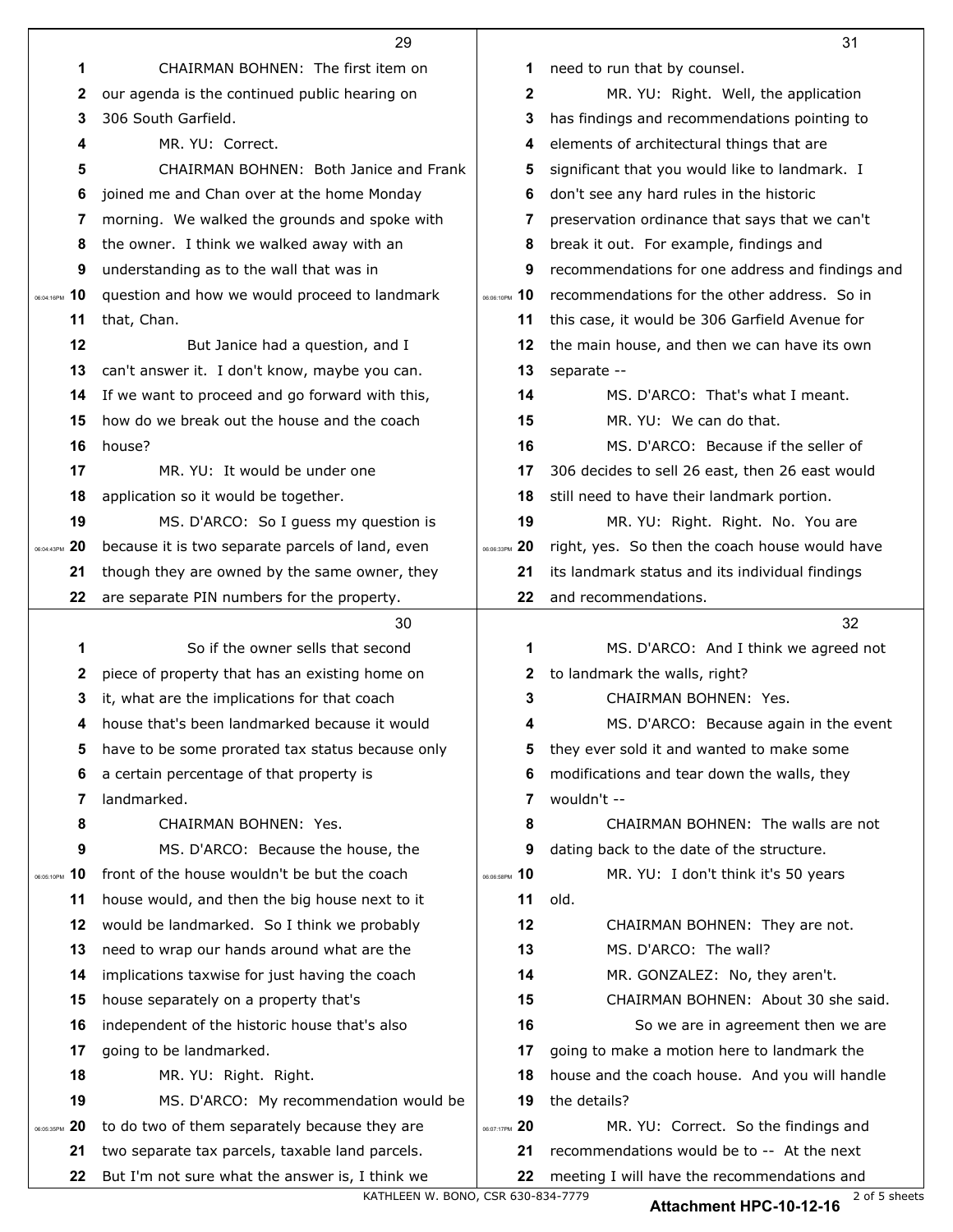|                  | 33                                               |          | 35                                                                                                  |
|------------------|--------------------------------------------------|----------|-----------------------------------------------------------------------------------------------------|
| 1                | findings.                                        | 1        | STATE OF ILLINOIS)                                                                                  |
| $\mathbf{2}$     | MR. GONZALEZ: Just make sure they are            |          | ) SS.                                                                                               |
| 3                | separate.                                        | 2        | COUNTY OF DU PAGE )                                                                                 |
| 4                | MR. YU: Yes.                                     | 3        |                                                                                                     |
| 5                | MR. GONZALEZ: That's no different than           |          |                                                                                                     |
| 6                | any other property that -- because people, folks | 4        | I, JANICE H. HEINEMANN, CSR, RDR, CRR,                                                              |
| 7                | can own two properties. But homes can be         | 5        | do hereby certify that I am a court reporter                                                        |
| 8                | different ages.                                  | 6<br>7   | doing business in the State of Illinois, that I<br>reported in shorthand the testimony given at the |
| 9                | MR. YU: Sure.                                    | 8        | hearing of said cause, and that the foregoing is                                                    |
| 10<br>06:07:38PM | MR. GONZALEZ: Not in this case. But,             | 9        | a true and correct transcript of my shorthand                                                       |
| 11               | yes, it makes sense to perform it separately.    | 10       | notes so taken as aforesaid.                                                                        |
| 12               | MR. YU: Yes.                                     | 11       |                                                                                                     |
| 13               | MS. D'ARCO: Because the tax                      | 12<br>13 |                                                                                                     |
| 14               | advantage --                                     | 14       | Janice H. Heinemann CSR, RDR, CRR                                                                   |
| 15               | MR. GONZALEZ: Oh, you'd create a                 |          | License No 084-001391                                                                               |
| 16               | migraine on the tax paperwork.                   | 15       |                                                                                                     |
| 17               | MS. D'ARCO: Well, you don't get the              | 16       |                                                                                                     |
| 18               | full tax advantage of the --                     | 17       |                                                                                                     |
| 19               | MR. GONZALEZ: I don't know who makes             | 18<br>19 |                                                                                                     |
| 20<br>06:07:57PM | that judgment call.                              | 20       |                                                                                                     |
| 21               | MR. YU: The tax freeze, yes.                     | 21       |                                                                                                     |
| 22               | MR. GONZALEZ: Which one gets the tax             | 22       |                                                                                                     |
|                  | 34                                               |          |                                                                                                     |
| 1                | benefit, the most or the least if they are       |          |                                                                                                     |
| 2                | separate. They are separate.                     |          |                                                                                                     |
| 3                | CHAIRMAN BOHNEN: So may I have a                 |          |                                                                                                     |
| 4                | motion to landmark the two structures, the one   |          |                                                                                                     |
| 5                | at 306 South Lincoln and the one on 3rd Street.  |          |                                                                                                     |
| 6                | MR. GONZALEZ: Motion to landmark.                |          |                                                                                                     |
| 7                | CHAIRMAN BOHNEN: Second, please.                 |          |                                                                                                     |
| 8                | MS. D'ARCO: Second.                              |          |                                                                                                     |
| 9                | CHAIRMAN BOHNEN: Roll call vote.                 |          |                                                                                                     |
| 10<br>06:08:24PM | Frank?                                           |          |                                                                                                     |
| 11               | MR. GONZALEZ: Here.                              |          |                                                                                                     |
| 12               | CHAIRMAN BOHNEN: Janice?                         |          |                                                                                                     |
| 13               | MS. D'ARCO: Here.                                |          |                                                                                                     |
| 14               | CHAIRMAN BOHNEN: And I vote aye.<br>* * *        |          |                                                                                                     |
| 15               |                                                  |          |                                                                                                     |
| 16               | (Which were all the proceedings had              |          |                                                                                                     |
| 17               | in the above-entitled cause.)                    |          |                                                                                                     |
| 18               |                                                  |          |                                                                                                     |
| 19               |                                                  |          |                                                                                                     |
| 20<br>21         |                                                  |          |                                                                                                     |
| 22               |                                                  |          |                                                                                                     |
|                  |                                                  |          |                                                                                                     |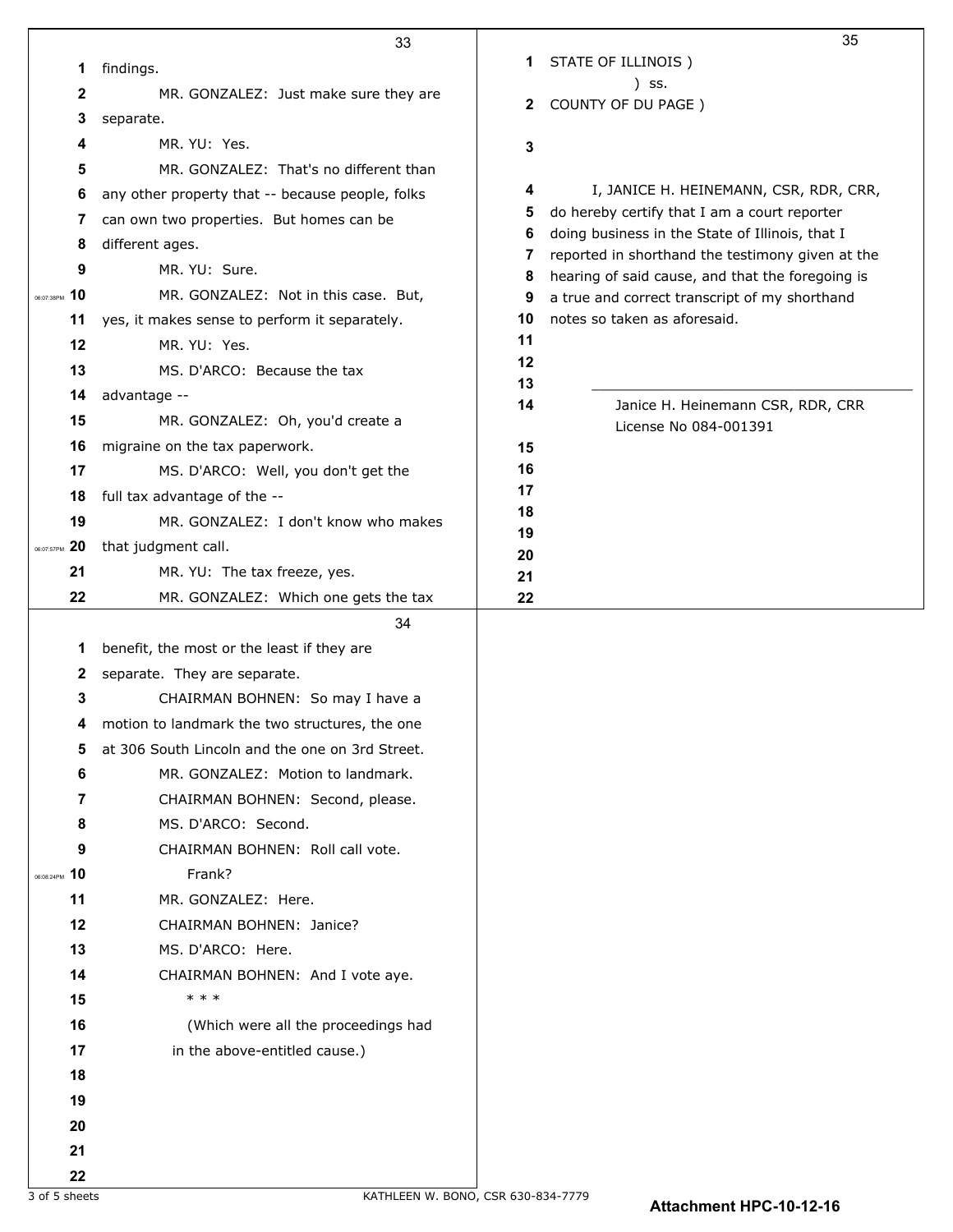| 0                                                                                                                              | B                                                                                                                                  | 32:4, 32:13, 33:13,<br>33.17, 34.8, 34.13<br>date $[1] - 32.9$                                                           | 35:8<br>HEINEMANN [1] -<br>35:4                                                                                     | License [1] - 35:14<br><b>Lincoln</b> $[1] - 34:5$                                                                        |
|--------------------------------------------------------------------------------------------------------------------------------|------------------------------------------------------------------------------------------------------------------------------------|--------------------------------------------------------------------------------------------------------------------------|---------------------------------------------------------------------------------------------------------------------|---------------------------------------------------------------------------------------------------------------------------|
| 01-2016 [1] - 28:5<br>084-001391 $[1]$ -<br>35:14                                                                              | <b>BEFORE</b> [1] - 28:3<br><b>benefit</b> $[1] - 34:1$<br>big $[1] - 30:11$                                                       | <b>dating</b> $[1] - 32:9$<br>decides [1] - 31:17<br>details [1] - 32:19                                                 | Heinemann [1] -<br>35.14<br>hereby [1] - 35:5                                                                       | М                                                                                                                         |
| 1                                                                                                                              | <b>BOARD</b> [1] - 28:16<br><b>BOHNEN</b> [13] -<br>28:17, 29:1, 29:5,                                                             | <b>different</b> $[2] - 33.5$ ,<br>33.8<br>down $[1] - 32:6$                                                             | <b>HINSDALE</b> $[1]$ - 28:3<br><b>Hinsdale</b> $[2] - 28.10$ ,<br>28:12                                            | <b>main</b> $[1] - 31:12$<br><b>Matter [1] - 28:4</b><br><b>matter</b> $[1] - 28:10$                                      |
| 12th [1] - 28:13<br>19 [1] - 28:11                                                                                             | 30:8, 32:3, 32:8,<br>32:12, 32:15, 34:3,                                                                                           | DU [2] - $28:2, 35:2$                                                                                                    | <b>historic</b> $[2] - 30:16$ ,<br>31:6                                                                             | meant $[1] - 31:14$<br><b>Meeting</b> [1] - 28:9<br>meeting [1] - 32:22                                                   |
| $\mathbf{2}$                                                                                                                   | 34:7, 34:9, 34:12,<br>34:14<br><b>break</b> $[2] - 29.15$ ,                                                                        | Е                                                                                                                        | <b>HISTORIC</b> $[1]$ - 28:3<br><b>Historic</b> [1] - 28:11<br>home $[2] - 29.6, 30.2$                              | <b>Member</b> [2] - 28:18,<br>28:19                                                                                       |
| $2016$ [1] - 28:13                                                                                                             | 31:8<br><b>business</b> $[1] - 35:6$                                                                                               | east $[2] - 31.17$<br>East [2] - 28:6, 28:11<br>elements [1] - 31:4                                                      | <b>homes</b> $[1] - 33:7$<br><b>hour</b> $[1] - 28:13$                                                              | <b>MEMBERS</b> $[1]$ -<br>28:16<br>migraine [1] - 33:16                                                                   |
| 26 [3] - 28:6, 31:17<br>3                                                                                                      | C                                                                                                                                  | entitled [2] - 28:10,<br>34.17                                                                                           | <b>house</b> $[13] - 29:15$ ,<br>29:16, 30:4, 30:9,<br>30:10, 30:11, 30:15,                                         | modifications [1] -<br>32:6                                                                                               |
| $30$ [1] - 32:15                                                                                                               | <b>Case</b> $[1] - 28.5$<br>case [2] - 31:11,                                                                                      | event [1] - 32:4<br><b>example</b> [1] - 31:8<br>existing $[1] - 30.2$                                                   | 30:16, 31:12, 31:20,<br>32:18                                                                                       | <b>Monday</b> [1] - 29:6<br>morning $[1] - 29:7$                                                                          |
| $306$ [5] - 28:6, 29:3,<br>31:11, 31:17, 34:5                                                                                  | 33:10<br><b>certain</b> $[1] - 30.6$                                                                                               | F                                                                                                                        | <b>HPC</b> $[1]$ - 28:5                                                                                             | most $[1] - 34:1$<br>motion $[3] - 32:17$ ,<br>34:4, 34:6                                                                 |
| $3rd$ [2] - 28:6, 34:5                                                                                                         | certify [1] - 35:5<br>CHAIRMAN <sub>[12]</sub> -<br>29:1, 29:5, 30:8, 32:3,                                                        | <b>findings</b> $[6] - 31:3$ ,                                                                                           | <b>ILLINOIS</b> [2] - 28:1,                                                                                         | <b>MR</b> [24] - $28:17$ ,<br>28:19, 28:21, 29:4,                                                                         |
| 5                                                                                                                              | 32:8, 32:12, 32:15,<br>34:3, 34:7, 34:9,                                                                                           | 31.8, 31.9, 31.21,<br>32:20, 33:1                                                                                        | 35:1<br><b>Illinois</b> $[2] - 28:12$ ,                                                                             | 29:17, 30:18, 31:2,<br>31:15, 31:19, 32:10,<br>32:14, 32:20, 33:2,                                                        |
| 50 $[1] - 32:10$<br>6                                                                                                          | 34:12, 34:14<br>Chairman [1] - 28:17<br><b>Chan</b> $[2] - 29.6$ ,                                                                 | <b>first</b> $[1] - 29:1$<br>folks $[1]$ - 33:6<br><b>foregoing</b> $[1] - 35.8$                                         | 35.6<br>implications $[2]$ -                                                                                        | 33:4, 33:5, 33:9,<br>33:10, 33:12, 33:15,                                                                                 |
|                                                                                                                                | 29:11<br><b>CHAN</b> $[1]$ - 28:21                                                                                                 | forward [1] - 29:14<br><b>frank</b> $[1] - 34:10$                                                                        | 30:3, 30:14<br>independent [1] -<br>30:16                                                                           | 33:19, 33:21, 33:22,<br>34:6, 34:11<br>MS [13] - 28:18,                                                                   |
| $6$ [1] - 28:14<br>A                                                                                                           | Chicago [1] - 28:12<br>coach [6] - 29:15,                                                                                          | <b>Frank</b> $[1]$ - 29:5<br><b>FRANK</b> $[1]$ - 28:19                                                                  | individual [1] - 31:21<br><b>item</b> $[1] - 29:1$                                                                  | 29:19, 30:9, 30:19,<br>31:14, 31:16, 32:1,                                                                                |
| above-entitled [2] -                                                                                                           | 30:3, 30:10, 30:14,<br>31:20, 32:18<br><b>COMMISSION</b> [1] -                                                                     | freeze $[1] - 33:21$<br>front $[1]$ - 30:10<br><b>full</b> $[1] - 33:18$                                                 | J                                                                                                                   | 32:4, 32:13, 33:13,<br>33:17, 34:8, 34:13                                                                                 |
| 28:10, 34:17<br><b>address</b> [2] - 31:9,                                                                                     | 28:3<br>Commission [1] -                                                                                                           | G                                                                                                                        | <b>JANICE</b> [2] - 28:18,<br>35.4                                                                                  | N                                                                                                                         |
| 31:10<br>advantage [2] -<br>33:14, 33:18<br>aforesaid [1] - 35:10<br>agenda [1] - 29:2<br>ages [1] - 33:8<br>agreed [1] - 32:1 | 28:11<br>continued [1] - 29:2<br><b>CONTINUED [1] -</b><br>28:8<br><b>correct</b> [3] - 29:4,<br>32:20, 35:9<br>counsel [1] - 31:1 | Garfield [3] - 28.6,<br>29:3, 31:11<br>given [1] - 35:7<br>GONZALEZ [10] -<br>28:19, 32:14, 33:2,<br>33.5, 33.10, 33.15, | Janice [4] - 29:5,<br>29:12, 34:12, 35:14<br><b>JOHN</b> $[1]$ - 28:17<br>joined [1] - 29:6<br>judgment [1] - 33:20 | $need$ [3] - 30:13,<br>31:1, 31:18<br>$next_{[2]} - 30:11,$<br>32:21<br>notes $[1] - 35:10$<br><b>numbers</b> [1] - 29:22 |
| agreement [1] -<br>32:16                                                                                                       | <b>COUNTY</b> [2] - 28:2,<br>35.2                                                                                                  | 33:19, 33:22, 34:6,<br>34.11                                                                                             | L                                                                                                                   | O                                                                                                                         |
| ALSO $[1]$ - 28:20<br>answer $[2] - 29:13$ ,<br>30:22<br>application [2] -<br>29:18, 31:2                                      | court [1] - 35:5<br>create $[1] - 33:15$<br><b>CRR</b> $[2] - 35:4, 35:14$<br>CSR $[2] - 35:4, 35:14$                              | grounds [1] - 29:7<br>guess [1] - 29:19<br>н                                                                             | land $[2] - 29:20$ ,<br>30:21<br>landmark [8] - 29:10,<br>31:5, 31:18, 31:21,                                       | October [1] - 28:13<br>OF [6] - 28:1, 28:2,<br>28:3, 28:8, 35:1, 35:2<br>old $[1] - 32:11$                                |
| architectural [1] -<br>31:4                                                                                                    | D                                                                                                                                  | handle [1] - 32:18                                                                                                       | 32:2, 32:17, 34:4,<br>34:6<br>landmarked [4] -                                                                      | one [5] - 29:17, 31:9,<br>33:22, 34:4, 34:5                                                                               |
| Avenue [3] - 28.6,<br>28:12, 31:11<br>aye [1] - 34:14                                                                          | <b>D'ARCO</b> [13] - 28:18,<br>29:19, 30:9, 30:19,<br>31:14, 31:16, 32:1,                                                          | <b>hands</b> $[1] - 30:13$<br><b>hard</b> $[1] - 31:6$<br>hearing [2] - 29:2,                                            | 30:4, 30:7, 30:12,<br>30:17<br>least $[1] - 34:1$                                                                   | ordinance [1] - 31:7<br>own [2] - 31:12, 33:7<br>owned [1] - 29:21                                                        |

KATHLEEN W. BONO, CSR 630-834-7779 4 of 5 sheets

**Attachment HPC-10-12-16**